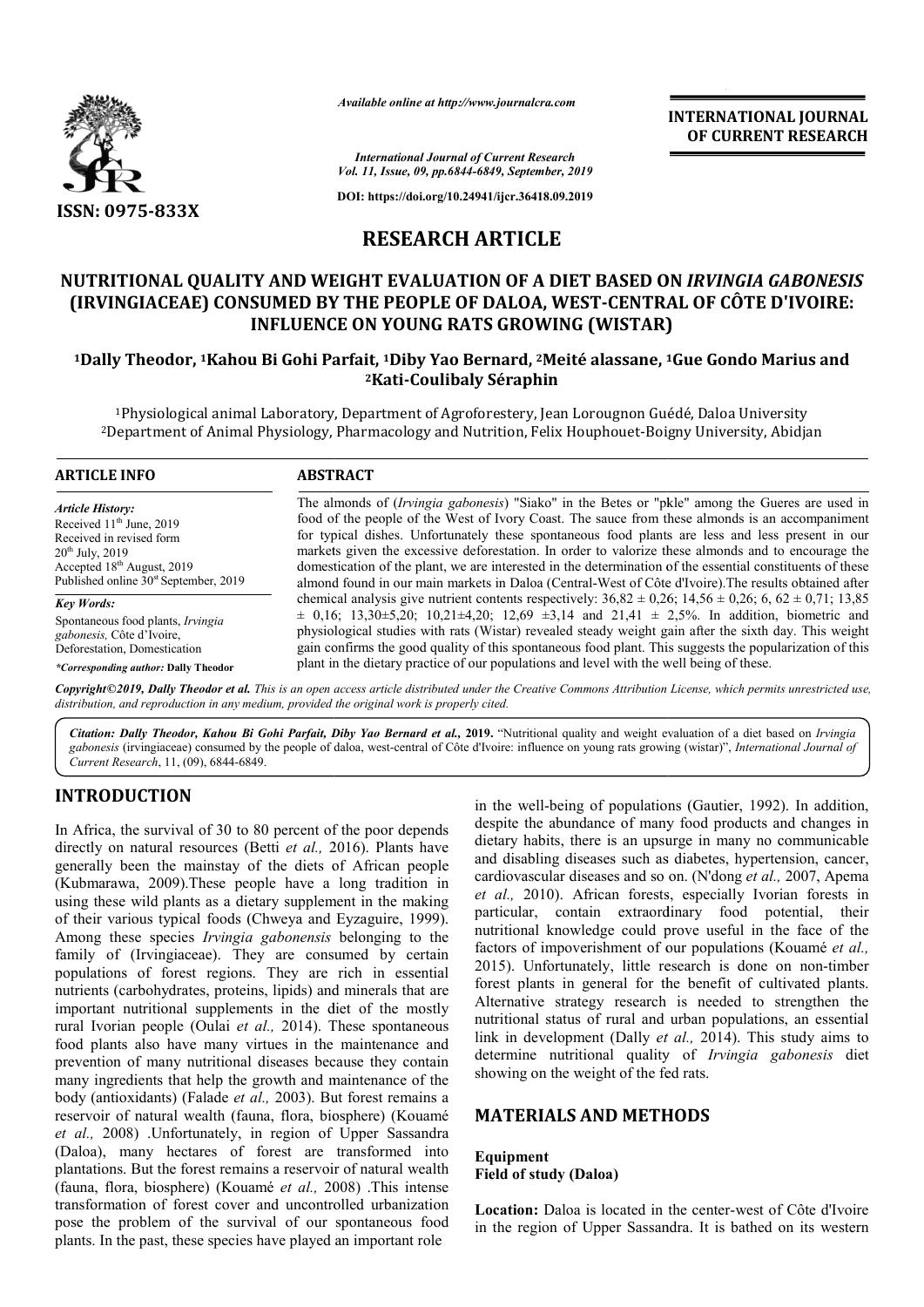flank by the upper course of the Sassandra River from which it derives its name (the upper Sassandra) which covers an area of 15205 km² with a population estimated at 1 534 100 inhabitants (INS, 2014).

The region of Upper Sassandra is limited as follows:

- In the north, region of Worodougou (Seguela) and Bere (Mankono);
- To the east, region of Marahoue (Bouafle);
- In the south, region of Gôh (Gag (Gagnoa) and Nawa (Soubre);
- In the west, region of Tonkpi (Man) and Guemon (Duekoue).

Daloa is the chief town of Upper Sassandra region. It is located 383 km from the city of Abidjan and 141 km from Yamoussoukro. With an area of 530.5 hectares or 5,305 km². The Department of Daloa occupies 28% of the surface area of The Department of Daloa occupies 28% of the surface area of Haut-Sassandra. It is made up of six sub-prefectures (Daloa, Bédiala, Gadouan, Gboguhé, Gonate and Zaïbo).

The Department of Daloa is limited:

- In the North by departments of Vavoua;
- In the South by department of Issia;
- In the West by department of Zoukougbeu.
- Our study took place on local markets (LOBIA, ORLY, GRAND MARCHE).



**Figure 1. Location of Daloa**

### **Climate:**

Region of Upper Sassandra in which the city of Daloa is located belongs to the humid tropical climate. It is for this reason that the city of Daloa is very humid with a four-season climate including the big rainy season complicated by the inter-season and marked by thunderstorms (April to mid-July), the small dry season (mid-July mid-September), the short rainy season (mid-September to November) and the long dry season (December to March) (Kouamé et *al*., 1998).

**Vegetation and terrestrial flora:** Daloa Department is a forest area. Soils are of the ferralitic type. There is a classified forest (Haut Sassandra classified forest) located in semi deciduous dense forest zone located between 6 ° 52 'and 7 ° 24' north latitude, 6 ° 59 'and 7 ° 10' west longitude. It is bounded on the west by the Sassandra River and covers an area of 102,400 ha. Agricultural activities and bush fires have severely degraded this vegetation in recent years, there is savanization of the region of Upper Sassandra (Daloa) (SODEFOR, 1994). September), the short rainy<br>September to November) and the long dry season<br>D. March) (Kouamé et al., 1998).<br>**and terrestrial flora:** Daloa Department is a<br>loils are of the ferralitic type. There is a classified<br>Sassandra c

**Pluviometry:** Rainfall of the Daloa Department oscillating between 1200 and 1600 millimeters of rainfall per year. Rainfall is spread over the whole year with a maximum in June and July and a minimum from December to March. Humidity is important with an average annual average temperature of 26 ° C (SODEXAM, 2010). uviometry: Rainfall of the Daloa Department oscillating<br>tween 1200 and 1600 millimeters of rainfall per year.<br>infall is spread over the whole year with a maximum in June<br>d July and a minimum from December to March. Humidit

Population and economic activities: Population of the municipality of Daloa is estimated at 319487 inhabitants (INS, 2014) and is the third most populous city in Côte d'Ivoire. The population is cosmopolitan and made up of autochthonous ethnic groups (Betes, Gouros, Gueres and Nianbouas), allochtones (Baoules, Malinkes, Senoufos, Agnis, Atties, etc.). allochtones (Baoules, Malinkes, Senoufos, Agnis, Atties, etc.).<br>The foreigners are mainly nationals from ECOWAS (Burkinabe, Malians, Ghanaians, etc.). The economic activities of the population are dominated by trade and the agricultural sector. Non-native and non-native speakers from other sector. Non-native and non-native speakers from other localities are the most involved in this sector. ality of Daloa is estimated at 319487 inhabitants (INS, nd is the third most populous city in Côte d'Ivoire. The on is cosmopolitan and made up of autochthonous groups (Betes, Gouros, Gueres and Nianbouas),



**Fresh fruit photography Dry almonds photography**

**Figure 2.** *Irvingia gabonensis* **(Irvingiaceae)**

# **METHODS**

**Chemical analysis:** The recommended methods of analytical association chemists (AOAC, 1990; AOAC, 1998) were used to determine moisture levels, ash, crude protein and raw fat. Moisture content was determined by heating 2 grams of constant weight samples in a furnace crucible (MMM Medcenter Gmbh (D-82152, Munich, Germany) maintained at 105° C for 4 hours. Ash was determined by incineration of 1 g samples placed in a muffle furnace (P Selecta, Spain) maintained at 550 ° C for 6 hours. Crude protein content (% total nitrogen  $\times$  6.25) was determined by the Khedjahl method (Tchachambe et al., 2017) using 1 g samples.The crude fat was obtained by exhaustively extracting 5 g of each sample in a Soxhlet apparatus for 8 hours using hexane as the extractant (Enzonga-yoka *et al.*, 2011). Total carbohydrate (%) was estimated by difference as showing in the equation: ion chemists (AOAC, 1990; AOAC, 1998) were used<br>mine moisture levels, ash, crude protein and raw fat.<br>e content was determined by heating 2 grams of<br>t weight samples in a furnace crucible (MMM<br>ter Gmbh (D-82152, Munich, G obtained by exhaustively extracting 5 g of each sample in xhlet apparatus for 8 hours using hexane as the extractant conga-yoka *et al.*, 2011). Total carbohydrate  $(\%)$  was

Total Carbohydrates  $(\%) = 100$  - [Proteins  $(\%)$  + Fat  $(\%)$  + Asch  $(\%)$  + Fiber  $(\%)$ ].

**Analysis of minerals:** Minerals were extracted from the ashes Analysis of minerals: Minerals were extracted from the ashes by adding 20 ml of 2.5% HCl, heated in a steam bath to reduce the volume to about 7 ml, and this was quantitatively transferred to 50 ml of volumetric flask. It was diluted to volume (50 ml) with deionized water, stored in clean polyethylene bottles, and the mineral contents were determined using a spectrophotometric absorption atom (Perkin Model 2380, USA). One grams of powdered sample were ashed 550°C for 12h in a muffle fumace. If ashing was incomplete, concentrated nitic acid (several drops) was added and the samples re-ashed for a further 6h at 550° the volume to about 7 ml, and this was quantitatively transferred to 50 ml of volumetric flask. It was diluted to volume (50 ml) with deionized water, stored in clean polyethylene bottles, and the mineral contents were det C for 12h in a muffle fumace. If ashing was concentrated nitic acid (several drops) was added ples re-ashed for a further 6h at  $550^{\circ}$ C. The ashed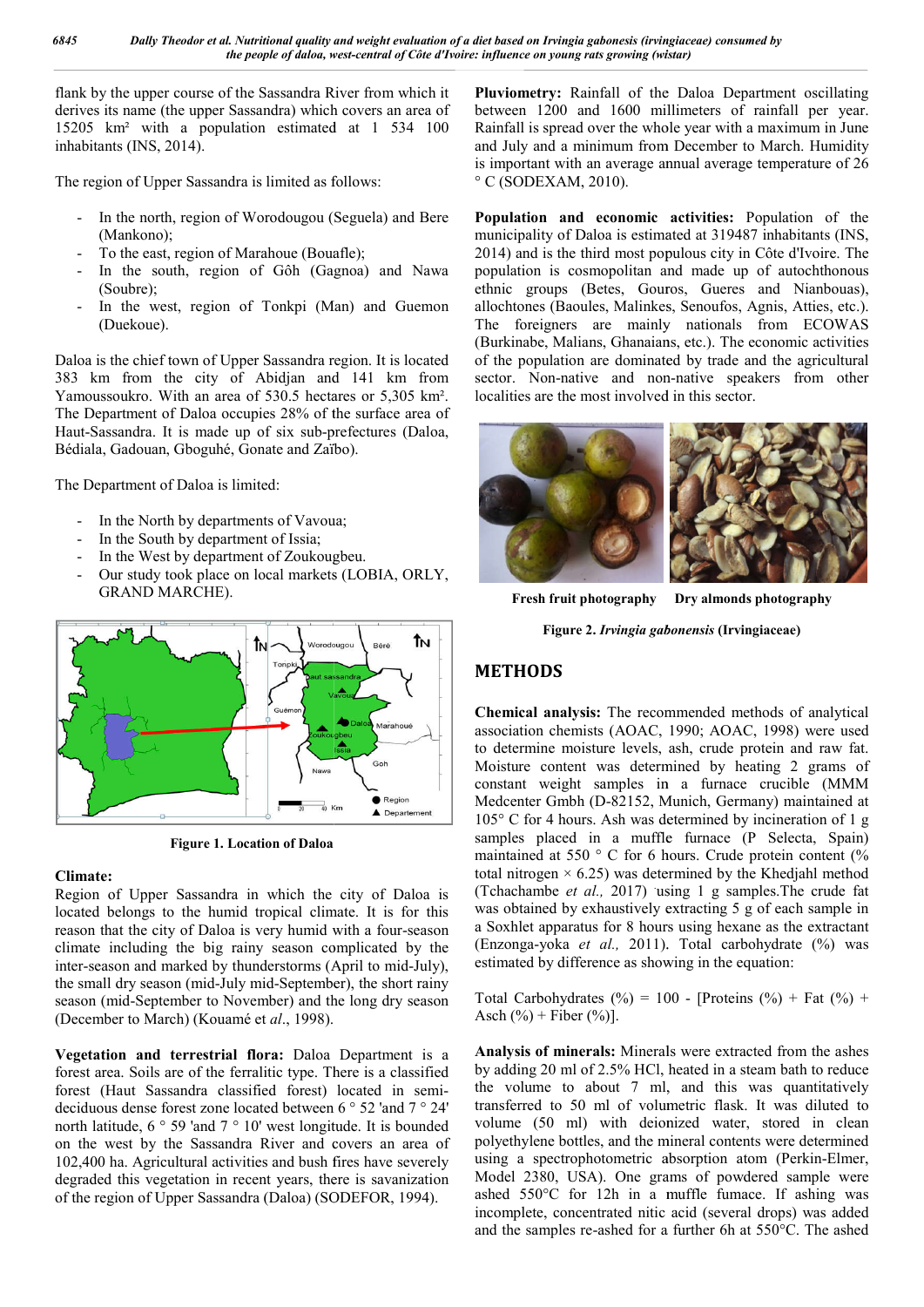sample were disolved in 6N HCL (5ml) with de-ionized water. The concentrations of iron, zinc, magnesium contents were ditermined in aliquots by Flame. Atomic Absorption Spectrometry (ACTIUNICAM 929 serie GE 4999190)b (Bogmis *et al.,* 2018). For the determination of calcium, lathanum (1%V/V) was added to both standarts and samples to suppress interference from phosphorus. Replicates of fod composites were analyzed to check on the homogeneity of portion sample from food and reproductibility of method. The accuracy of the method was ditermined based on the recommandations of the National Bureau of Standar (NBS, Nigeria Ochard Leaves Standard, Reference Material N° 1571).

#### **Animal experimentation**

**Alimentation:** Different diets were, at the time of distribution, reconstituted in pellets by means of a certain quantity of water in order to minimize wastage and in grains for the control food. Quantities of fresh food are weighed before being served. The dry matter of the fresh food, served in the form of pellet is administered ad libitum to the animals, Every two days the animals are weighed, before making a new distribution. Moreover, clean tap water is served to animals and renewed daily. The experiment was carried out with young growing rats aged  $37\pm1$  days. The manipulation lasted 10 days including 2 days of adaptation.

**Biometric (physiological study):** The weight and height evolution of young rats. The observation of offspring has been daily from birth. Weaning is done on the 21st day. The main parameter taken into account is mainly the weight according to the method of N'diolene (2006). Animals of  $37\pm1$  days were weighed at the beginning of the experimental period and then at two-day intervals until the end of the experimental period. Growth, translated by weight gain (GP), is obtained by the difference between the final weight and the initial weight it is expressed in g/d (Dally *et al.,* 2014).

GP  $(g/d)$ =(Final weight-initial weight)/number of days

#### **Statistical analysis**

All the analyses were performed in triplicate and data were analysed using EXCELL and STATISTICA 7.1 (StatSoft). Values were expressed as mean  $\pm$  standard deviation (SD).

#### **RESULTS AND DISCUSSION**

**Nutrients g/100g DM Minerals mg/100g DM**

|  |  | Table 1. Chemical composition of almonds of Irvingia gabonensis |  |  |  |
|--|--|-----------------------------------------------------------------|--|--|--|
|--|--|-----------------------------------------------------------------|--|--|--|

|         | MS<br>Nutrients $g/100g$                                    |                             |                                       |        |                                       | Minérals mg/100g MS |                                     |                  |                                                               |
|---------|-------------------------------------------------------------|-----------------------------|---------------------------------------|--------|---------------------------------------|---------------------|-------------------------------------|------------------|---------------------------------------------------------------|
|         | Dr<br>matter                                                | <b>Carhohvdrates</b> ∟      | protéins                              | lipids | fiberss                               | va.                 | Mg                                  | Fer              | Zn                                                            |
| Movenne | $\mathbf{e}$<br>Q4<br>$\overline{\phantom{0}}$<br><b>__</b> | $3682+0.26^a$<br>20.o∠≖0.∠0 | $+56\pm0.26$ <sup>c</sup><br>$\Delta$ | 71.    | $95 + 1$<br>16 <sup>D</sup><br>$\sim$ | $.3.30 \pm 5.20^a$  | $A \Omega$<br>10.21<br>十 士牛.<br>.20 | $69\pm$<br>- 4 D | $^{\sim}$ 1<br>$^{\circ}$ $41+$<br>$\cdots$ $\cdots$ $\cdots$ |

Values are means  $\pm$ SE for five déterminations. Means with differents letters in a column within each independent variable are significantly different ( $p$ <0, 05)

|  |  |  |  |  |  |  | Table 2. Variation in weight gain of young rats over 10 days of experiments |
|--|--|--|--|--|--|--|-----------------------------------------------------------------------------|
|--|--|--|--|--|--|--|-----------------------------------------------------------------------------|

|          | Davs | Control        | Lot 50 % <i>I. garbonensis</i> $+CF$ | Lot 100 $\%$ <i>I. gabonensis</i> |
|----------|------|----------------|--------------------------------------|-----------------------------------|
| $\theta$ |      | $45,96\pm10$   | $45,38\pm11$                         | $45.95 \pm 11.50$                 |
| 2        |      | $45.55 \pm 9$  | $47,20\pm7$                          | $46,68 \pm 8$                     |
| 4        |      | 46, $35\pm11$  | $46,85 \pm 8$                        | $48,22 \pm 7$                     |
| 6        |      | $45,02\pm10$   | $46,19\pm8$                          | $49.01 \pm 8*$                    |
| 8        |      | $45,83 \pm 11$ | $46,27\pm 8$                         | $49.30 \pm 8*$                    |
|          | 10   | $46,65 \pm 11$ | $47,19\pm9$                          | $50,00\pm9*$                      |

\*: Significant increase from the 6th day; CT: Carbohydrate food



\*: Significant increase from the 6th day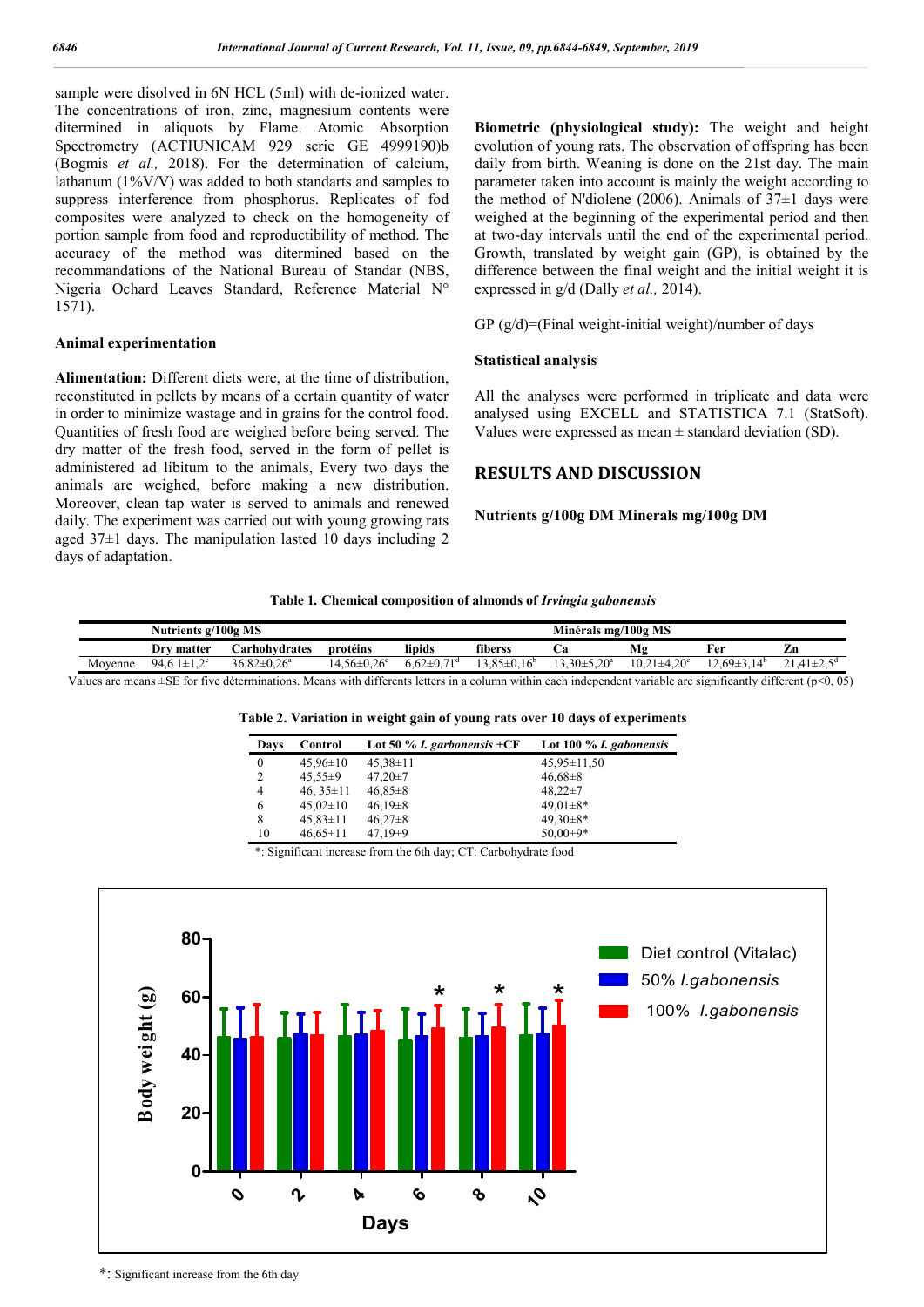# **DISCUSSION**

Protein levels obtained on almond *Irvingia gabonensis* (Irvingiaceae) are around 14,5%. This value is higher than that obtained on some non-woody wild plants such as *Blighia sapida* (Sapindaceae) (11,99%) consumed by the northern peoples (Ouattara *et al.,* 2010, FAO, 1999) have shown that suns contribute to a large extent to the alteration of certain proteins. Indeed, proteins remain the major source of amino acids and play role in organoleptic properties (Akinhanmi *et al.,* 2008). Protein value obtained on the *Irvingia gabonensis* kernel (Irvingiaceae) remains identical to the recommended value for a meal  $(P \le 0.05)$  according to (FAO, 2003). Indeed, FAO's recommendations range from 12% to 15%. In addition, it should be noted that this value remains very high compared to many other edible plants that are sold on our markets (*Hoslun diaopposita* (Lamiaceae), *Isoberli niadoka* (Caesalpiniaceae), *Justicia secunda* (Acantahaceae) etc. Carbohydrate levels remain high at 36,61% compared with many other spontaneous plants including *Blighia sapida* aril (Sapindaceae) with carbohydrate content of 43% (Ouattara *et al.,* 2010). It is recognized that carbohydrates and lipids are the main sources of energy in the body (Remesy, 2001). Lipids, on the other hand, are very low at 6,62% compared with many food plants with higher levels, such as aril *Blighia sapida* (Sapindaceae) with 45,32% and peanut seeds of *Arachis hypogeae* (Fabaceae) with a lipid content of 45% according to (FAO, 2000). Lipids contribute enormously to the absorption of fat-soluble vitamins so they remain important for the meal. However, their excess is to be avoided. Indeed, some oils contain a high content of polyunsaturated fatty acids which is beneficial for the control of cholesterolemia and protection against cardiovascular diseases (Azibuo *et al.,* 2008). Fibers are well represented with 19,85%. This value is much higher than that of many exotic food plants such as potato 13,34%, food leaves 6,70% and yam 5,67% (Sop *et al.,* 2008). Indeed, the fibers are neither digested nor absorbed in the small intestine.

They contribute to the production of stools, the stimulation of colonic fermentation, the reduction of fasting cholesterol, the reduction of blood glucose or postprandial insulinemia. Thus, the fibers protect the body against bowel cancer, diabetes and cardiovascular diseases (Ponka *et al.,* 2005). They also facilitate cellular hydration (AFASS, 2002). Minerals represent 4% of the total mass of an individual, constituents of enzymes, hormones and vitamins, they contribute to the structure of bones and teeth and are associated with heart rhythm, muscle contraction, nerve conduction and the water balance and acidbase of the body. The mineral composition of *Irvingia gabonensis* kernel (Irvingiaceae) gives the following values in mg/100g. The magnesium content of this food is around 20,21%. Plant products could have the same content as cashew with 19,3% (Akinahnmi *et al.,* 2008). In fact, magnesium is recognized in the maintenance of the electrical potential of the nerves and the activation of the enzymatic system and in the membrane stabilization as well as the regulation of the transmission of nerve impulses in the nervous system (Aremu *et al.,* 2006). This same author obtained for the plant product 21,5% calcium against 13,3% in the almond *Irvingia gabonensis* (Irvingiaceae) in the previous study. Calcium plays an important role in ossification and prevents long-term osteosclerosis that often afflicts the elderly (Dansou *et al.,*  2000). Zinc and iron are well represented respectively with 21,41% and 12,69%. These values are appreciable for the good

functioning of the organism. Biometric study of animal weight fed after 10 days of treatment showed better disposition for weight gain in all fed rats. After ten days of feeding, *Irvingia gabonensis* (Irvingiaceae) fed rats had a greater weight (8,81%) than those fed the 50% (3,98%) diets and the control diet. This weight gain could be explained by the presence of the protein nutrients contained in the kernel of this plant. Indeed, studies conducted by (Trèche *et al.,* 1993) showed a steady development of cell metabolism with synthesis of the clean material in young rats and the weight gain of these fed protein reference diets. Authors like (Bouafou *et al.,* 2007); (Méité *et al.,* 2008) have clearly confirmed the interest of a protein diet administered to rats. Evolution of weight of the rats over the ten days as a function of time materializes more precisely the physiological and weight states of these growing rats and we can deduce the qualitative aspects of this diet. *Irvingia gabonensis* (Irvingiaceae) based diet provides guidance on the choice of the combination of a dish to serve in order to overcome the deficiency that plant-based diets might cause to exotic products. In particular, all these condiments that are found in quantity in our markets and which are derived from many phytosanitary treatments. We can therefore conclude in this study that sauces made from *Irvingia gabonensis* (Irvingiaceae) would benefit from being popularized. Given its impact in this experimental study performed on Wistar rats to provide a reliable and much more exhaustive and scientific database. Investigation in the large field of wild nutritional plants (spontaneous food plants) as part of the fight against malnutrition (physiological disorder) that persists in our societies as (rural, urban and peri-urban). Finally, the export and study of new diets to help better understand the etiology of the many diseases that our populations are regularly confronted with.

### **Conclusion**

The present study notes a low presence of spontaneous food plants in general compared to cultivated (exotic) plants in our various markets in the Center-West of Côte d 'Ivoire. In addition, the analysis of the *Irvingia gabonensis* (Irvingiaceae) samples obtained shows well-represented nutrient values. Especially the proteins  $(14,56\pm0,26\%)$ , the fibers  $(13,82\pm0,16\%)$ , and the carbohydrates  $(36,82\pm0,26\%)$  which have a great nutritional interest and contribute to the maintenance of the health. In addition to a low lipid content  $(6.62\pm0.71\%)$  which would consolidate pathologies due to lipids. Calcium mineral (13,30 $\pm$ 5,20%), magnesium (10,21  $\pm$ 4,20%), iron (12,69 $\pm$ 3,14%) and zinc (21,41 $\pm$ 2,5) %) cofactors who also have a fundamental role in the maintenance of the body. To address the health concerns of our populations, exploration of these spontaneous food plants has been necessary. Biometry study carried out indicates globally that this diet has good provisions on the growth of young rats fed thus confirming the good quality of this food. This spontaneous plants would benefit from being promoted in food practices in order to help the well-being of our contemporaries.

### **REFERENCES**

- AFASS, 2002. Dietary Fiber: Definition Assay Method Claims nutritional. Report of the Committee of Special Experts. Human nutrition, 62p.
- Ainge and N. B. M Brown. 2004. *Irvingia gabonensis* and *Irvingia wombolu*) In Clark, Sunderland, TCH. 2004. The Key Non-Timber Forest Products of Central Africa: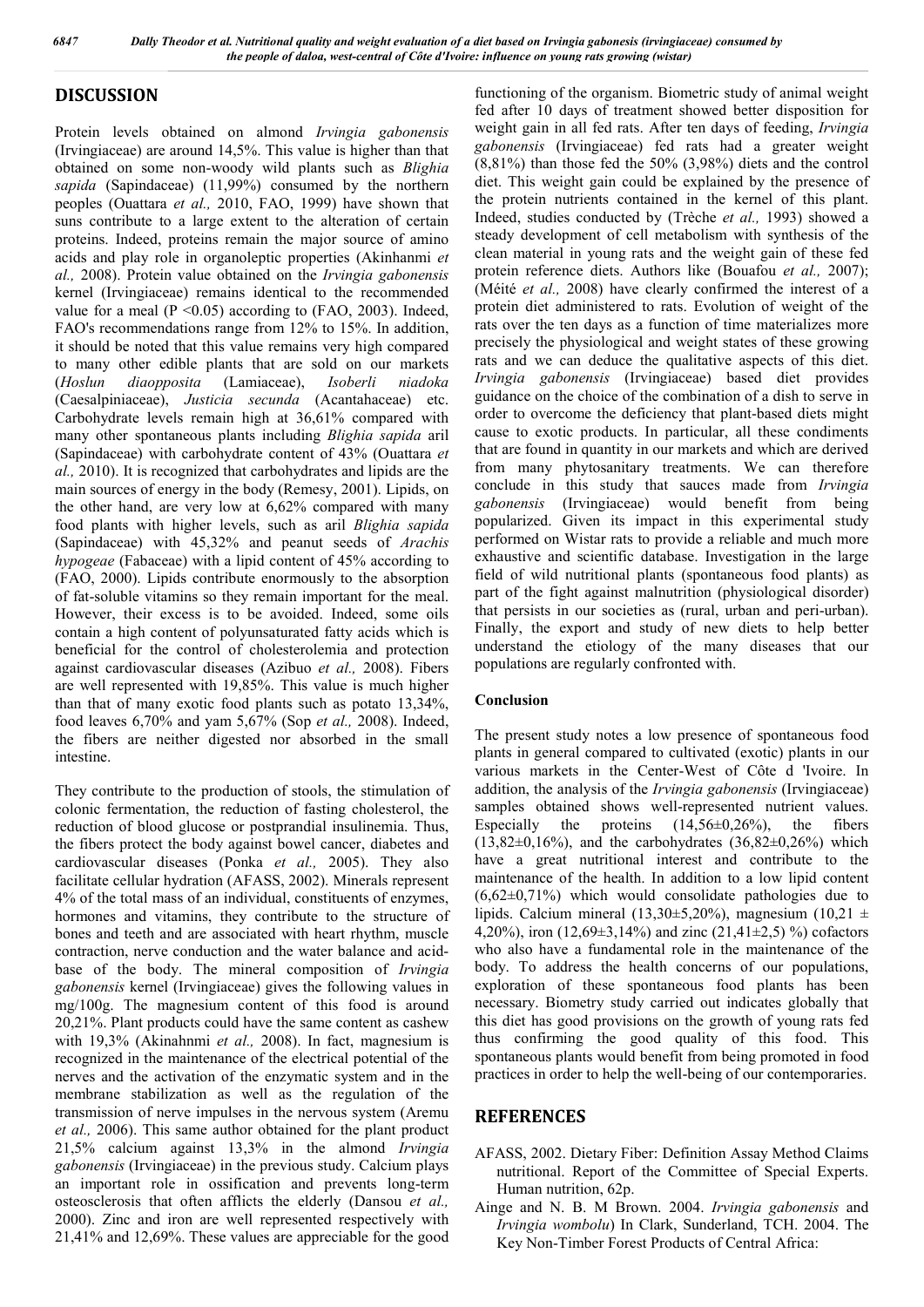- Akinhanmi T.F.,Atsie V.N., Senior Lecteurer. and Akintokum P.O.(2008. Chemical composition and physicochimical properties of cashew nut (*Anacardium occidentale*) shell liquid. *Journal of agricultural food and environnement sciences*, volume 2,1-2.
- AOAC, 1980. Official method of analysis13th Ed William. *Horwihz edr Washington DC*…17(3):32-41.
- AOAC, 1998. Officinal technology of analysis. Arlington, VA: *Association of officinal analytique chemists*, 16 (2): 23-34.
- Apema R., Mozoula D. and Madiapevo S.N. 2010. Inventaire préliminaire des fruits sauvages commestibles vendus sur les marchés de Bangui. In systématique et conservation des Plantes Africaines. *Royal Botanic*: 313-319.
- Aremu M. O., Olaofe.O. and Akintayo T.E. 2006. A comparative study on the chemical and amino acid composition of some Nigerian under ultized legume flours .*PAK.Nurt.*5, 34-38.
- Ayuk E.T., Duguma B., Franze l.S., Kengue J., Mollet M., Tiki-Manga T. and Zekeng P. 1999. Uses management and economic potential of *Irvingia gabonensis* in the humid low and of Cameroon. *Forest Ecology and Management,*  113: 1–9.
- Azibuo J. Y., Akromah R. A., Dapaah H. K. and Safo K. 2008. Evaluation of nutritional quality of groundnut *Arachis hypogaea* from Ghana. *African Journal of Food Agriculture nutritional and Development*, 8 (2): 1684-1694.
- Betti C.M.N. Gankoué., S.D. Dibong and Singa A.B. 2016. Ethnobotanical study of spontaneous plants sold in the markets of Yaoundé Cameroon). *In.J.Chem .Sci.,* 10 (04): 1678-1693.
- Bouafou K.G.M., Kouamé G., Kati C.S. 2007. Production of maggots and study of the nutritional value of the dried maggot meal in growing rats: physiological consequences and histopathologies. Doctoral Thesis Univ. of Cocody, 125 p.
- Chweya J.A. and Eyzaguire B. P. 1999. The Biodiversity of traditional leafy vegetables, IPGRI, 22 (2), 137-151.
- Dally T., A. Meité., K .G. Kouamé. and S. Kati-Coulibaly. 2014. Nutritional qualityof Ivorian food consumed: Biochical seric studies on growing rats (wistar. *Pakistan Journal of Nutrition,* 13(5): 271-274.
- Dansou P. Akplogan B., Avalla C. and O. Mer W. 2000. Energy and calcium intake in the diet of aldolescences of the City of Porto- novo (BENIN. Medicine of Black Africa, 47 (8/9).
- Dibong S.D., M. Pondo E., Ngoye A. and Priso. 2011. Inventory and biodiversity of species edible wild fruits sold in the market of DOUALA, Cameroon. *International Journal of Applied Biology and Pharmacological Technology,* 2(3) 303-311.
- Dijk J. J. W. V. 1999. An assessment of non-wood forest product sources for the development of sustainable commercial extraction. In T.C.H. Sunderland, L.E Clark and P.Vantomne (eds. Non-Wood Forest Products of Central Africa. Current research issues and prospects for conservation and development, F.AO Rome, pp.37- 49.
- EyogMatig O., Ndoye O., Kengue and Awono A. 2006. Edible forest fruits of Cameroon. Domestication of *Irvingia gabonensis* (WAICICRAF: FAO. 146p.
- Falade O.S., Sowunmi O.R., Oladipo A., Tubosun A. and Adewusi S.R.A. 2003. The level of organic acid in some Nigeria fruits and their effects on mineral availability incomposite diet. Pakistan Journal of Nutrition, 68(2): 79- 87.
- FAO, 1999. Food and Nutrition, Ethnology and Screening, Nutrition Study. Edition: Collection. FAO Nutrition, 3: 31- 39.
- FAO, 2002. Food and nutrition in Africa, a reference use for the use of agriculture teachers,217-392.
- FAO, 2003. Evolution of dietary fat and evolution of their consumption. tropical nutrition laboratory, ORSTOM center 34032. Montpellier cedex, France: 246-262.
- Feachem R.G.A., Kjellstrom T., Murray C.J.L., Over M.& Phillips M.A. 1992. The Health of adults in the developing world. New York: Oxford University Press, 349 p.
- Gautier B.D. 1992. Food gathering plants in the South of V-Baoule in Côte Ivory. Boissiera 46: 5-341.
- Harris D. J. 1996. A revision of the Irvingiaceae in Africa. Bulletin du Jardin Botanique National de Belgique, 65 (1- 2) : 143-196.
- INS, 2014. General Census of Population and Housing, Volume III, Socio-demographic and economic data of localities, Volume 1: Results De fi nitive by localities, Haut-Sassandra Region, Abidjan, INS, 33 p.
- Kouakou N. F. 2002. Comparative study of the physicochemical characteristics of the oil From *Irvingia gabonensis* to that of palm oil sold at the Abidjan market. B.T.S Internship Report, Quality Control Option, 28 p.
- Kouamé N .M.T. and Gnahoua G.M. 2008. Trees and lianas spontaneous food of the West central region of Côte d'Ivoire. Wood and forest of the tropics, 298 (4): 65-75.
- Kouamé N., Tra bi H. F., Etien T. D. and Traore D. 1998. Vegetation and flora of the forest ranked Haut-Sassandra in Ivory Coast. Volume No. 00 .Science and Medcine. 8p.
- Kouamé N.M.T., Soro K., Mangara A., Diarrassouba N., Koulibaly A.V. and Boreau N.M. 2015. Physico-chemical study of seven (7) spontaneous food plants from the center ofthe Ivory Coast. Journal of Applied Biosciences, 19: 1026-1040.
- Kubmarawa, 2009. Proximate composition and amino acid profil of non-conventional Leafy vegetables (*Hibiscus cannabinus* and *Haematostaphis berteri*) .Afr. J. Food Sci, 3: 233-236.
- Leakey. 1999. The evolution of agroforestry systems, In: Cultivating Trees, Martin GJ, Agama AL and Leakey RRB (Eds.), People and Plants Handbook 5: 1-2.
- Manton K.G. 1988. The global impact of non-communicable diseases: estimates and Projections. World Health Stat, 41: 255-66.
- Meite A., Kouamé K.G., Kati C-S. and Offoumou A.M. 2008. Value study of natural bread and composite breads containing deleterious *Citullus lanatus* (Cucurbitaceae) seed meal .125p.
- Murphy. 2003. Factor influencing choices of adolescens: finding focus group discussion with Adolescent .journal of the American dietetic Association, 99(8) 929-937.
- N'dionele L. J. T. 2006. Influence of malnutrition on thegrowth of the offspring. Experimental study in rats. Memory of DEA. 21p.
- N'dong M., Wade S., Dossou N., Guiro T.A. and Gnong D .R. 2007. Nutritional value *Moringa oleifera*, study of the bioavailability of iron, effect of the enrichment of various traditional Senegalese dishes with leaf powder. *African Journal of Agricultur Nutrition and Development,* 7 (3): 1684-5374.
- N'dri M.T.K., Gnahoua., G. M. Kouassi K. E. and Traore D. 2008. Food plants spontaneous cheese region (west central Ivory Coast) habitat flora And bodies consumed, science and nature, 5 (1): 61-70.